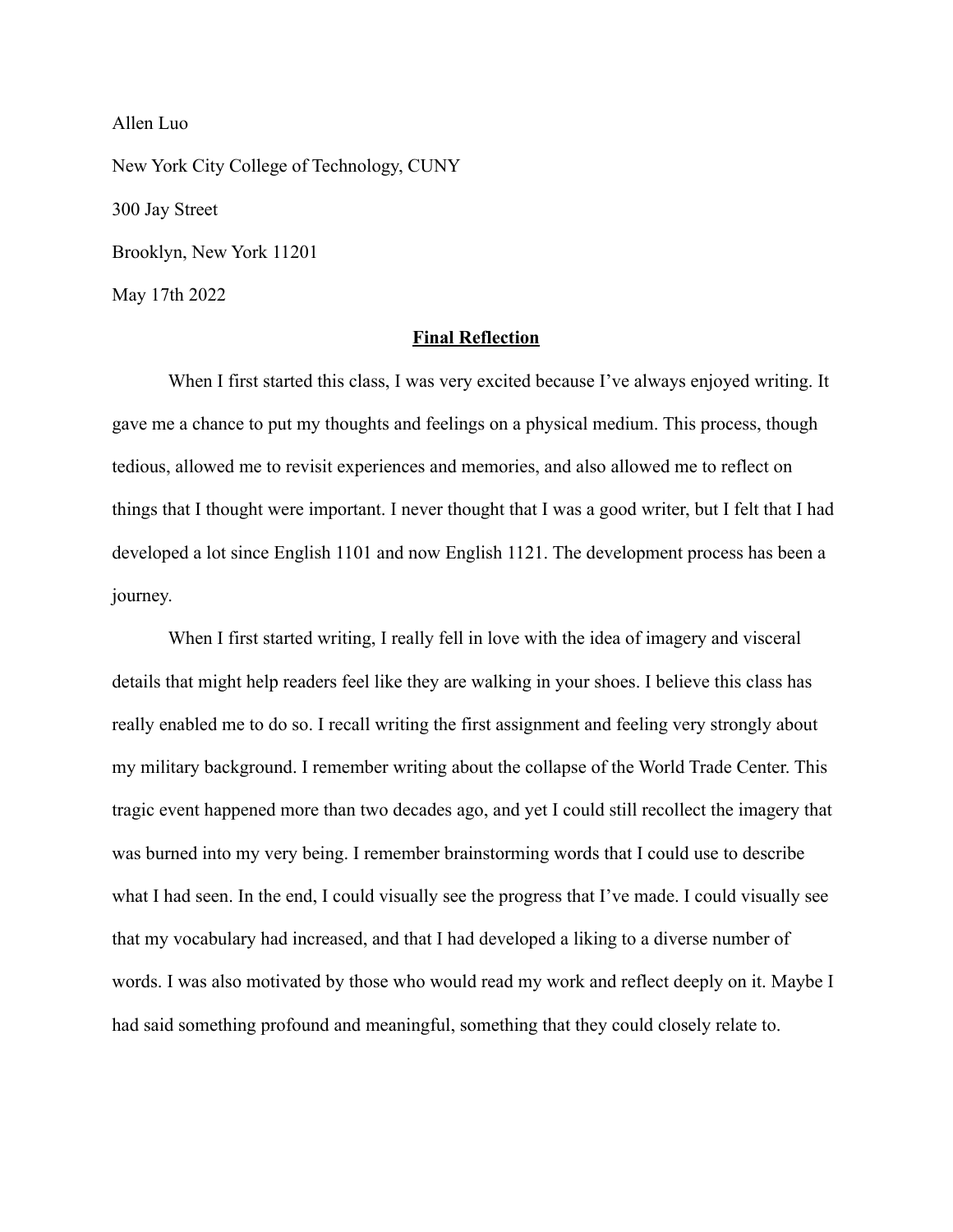Despite my writing development bringing me joy, I always hated a certain aspect of writing. That aspect was that the grading or critiquing of my work was purely subjective. Unlike math, which always has a correct answer, writing was a beauty in the eye of the beholder type answer. I remember asking my friend who was a published poet and writing graduate to proofread my essay and she immediately told me about all the atrocious cardinal sins I had broken. I remember feeling immediately discouraged to write anymore, and I hated that there were rules to something meant to be so free. To be honest, I commit these sins pretty regularly and freely as a sign of rebellion. I've been told it's bad practice to start a paragraph or piece with a question. I've been told it's cliche. I've been told it's a sin. Honestly, fuck it. This is my work, and my signature. During this course, I've learned that this is *me*. I am unapologetically *me*.

You might be wondering, what was the hardest part of the course? Well, I loved the first and third assignments because it offered us a chance to be creative and write or design something that we truly cared about. It wasn't dull and time consuming. The most challenging assignment to me was the second assignment. Annotated bibliographies and I do not get along. Although I think it is absolutely necessary to learn and research, I find it absolutely tedious and overwhelming at times. I will say this though. Compared to the other annotated bibliographies I have written, I liked Professor Penner's format the best.

Moving forward, the best advice that I can give to future students that will attend Professor Penner's English 1121 course, is to not be afraid of making mistakes. I truly felt that this course allowed students to really discover their strengths and weaknesses. This course allowed me to really figure out what I enjoyed about writing without having to worry about my grade. The peer reviews and structure of the class really helped me worry about things that would set me up for future success instead of catering my writing towards earning a good grade.